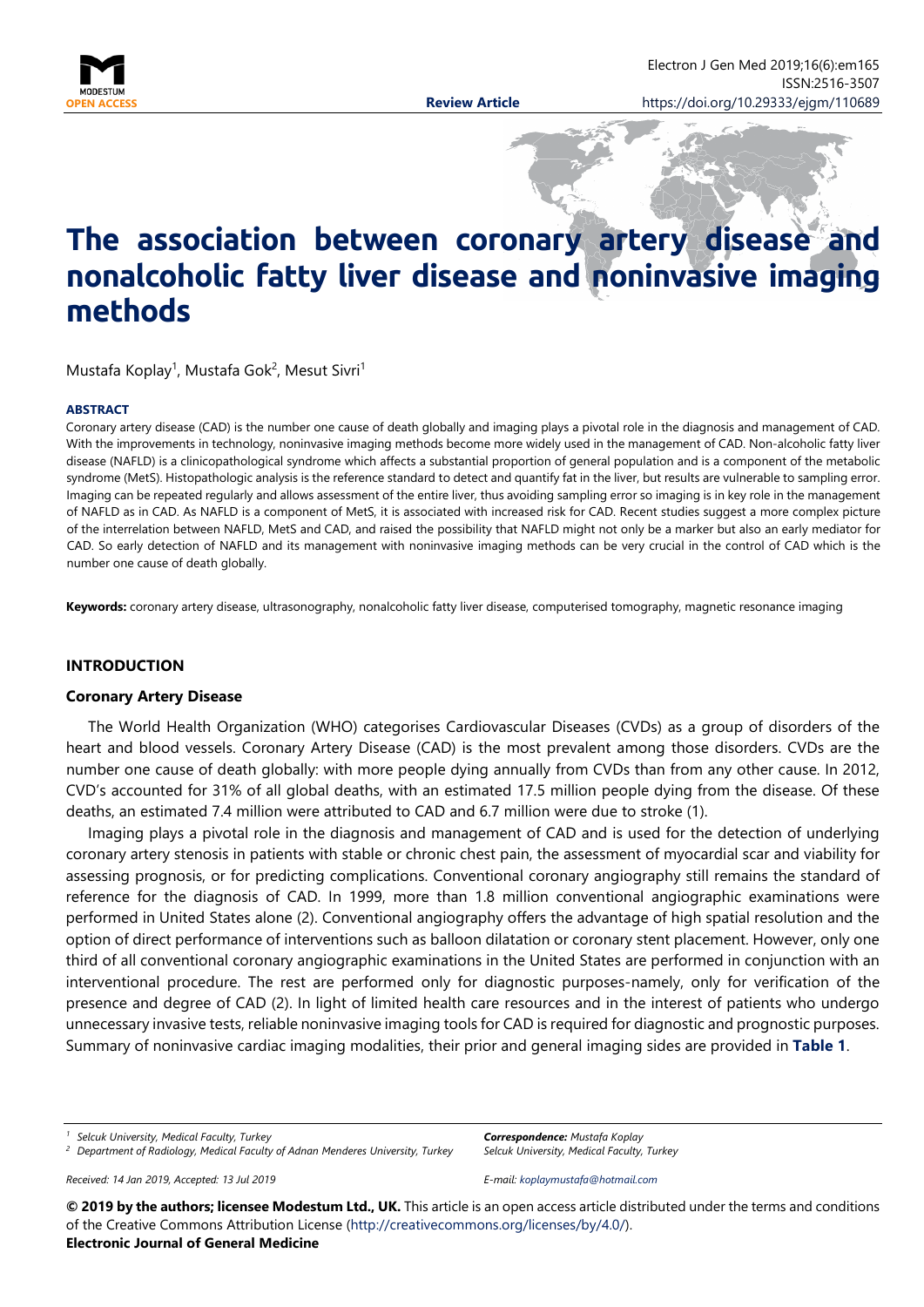Table 1: Summary of cardiac noninvasive imaging modalities and their imaging sides (prior imaging sides are mentioning *in bold)*

|                                 | <b>Cardiac Imaging Types</b> |                                                   |                                   |  |
|---------------------------------|------------------------------|---------------------------------------------------|-----------------------------------|--|
| <b>Cardiac Imaging Modality</b> | <b>Coronary arteries</b>     | Detection of ischemic and<br>infarcted myocardium | Detection of myocardial perfusion |  |
|                                 | + (with coronary CTA)        | -                                                 | + (with cardiac CTP)              |  |
| <b>MR</b>                       | + (with coronary MRA)        |                                                   | + (with cardiac MRP)              |  |
| <b>SPECT</b>                    |                              | -                                                 |                                   |  |
| PET                             |                              |                                                   |                                   |  |



Figure 1: Images of excellent image quality using the prospective ECG-triggered coronary CTA in a patient 52 year-old male with atypical chest pain, an averaged heart rate of 68 beat/min. Curved reformations images show excellent image quality (a) the normal right coronary artery (RCA), (b) left anterior descending artery (LAD), (c) circumflex artery and (d, e) *3 D volume rendering reformation images*

#### **Noninvasive Imaging Methods for Coronary Artery Disease**

Also conventional coronary angiography still remains the standard of reference for the diagnosis of CAD, it also can be diagnosed noninvasively with cross-sectional imaging techniques. These techniques are Cardiac Computed Tomography Imaging (CT), Cardiac Magnetic Resonance Imaging (MRI), Positron Emission Tomography (PET) and 4- Single Photon Emission Computed Tomography (SPECT).

### *Cardiac CT*

Cardiac CT has multiple clinically relevant applications, including coronary artery calcium scoring, coronary computed tomography angiography (CTA), global and regional left ventricular function assessment, and most recently the assessment of myocardial CT perfusion (CTP) (3). Most of the cardiac CT exams performed today are coronary CTAs.

Due to the heart's continuous motion effect, imaging of the heart has always been technically challenging. CT imaging of the heart was facilitated by the introduction of electron-beam CT (4), multi-detector row CT "MDCT" (5) and recently dual source CT systems "DSCT" (6). These modalities allow for fast volume coverage and high spatial and temporal resolution. Previously, CT applications for the assessment of CAD were almost exclusively based on detection and quantification of coronary arterial calcium (7). However, the diagnostic value of CT coronary calcium measurements and the exact role of this marker for cardiac risk stratification remain unclear and controversial (8). However, with the introduction of fast ECG-synchronized MDCT and DSCT image acquisition in the heart have enabled imaging of the coronary arterial tree with a combination of speed and spatial resolution that has been unparalleled by other noninvasive imaging modalities (**Figure 1** and **2**). High spatial resolution contrast medium enhanced CT angiography for noninvasive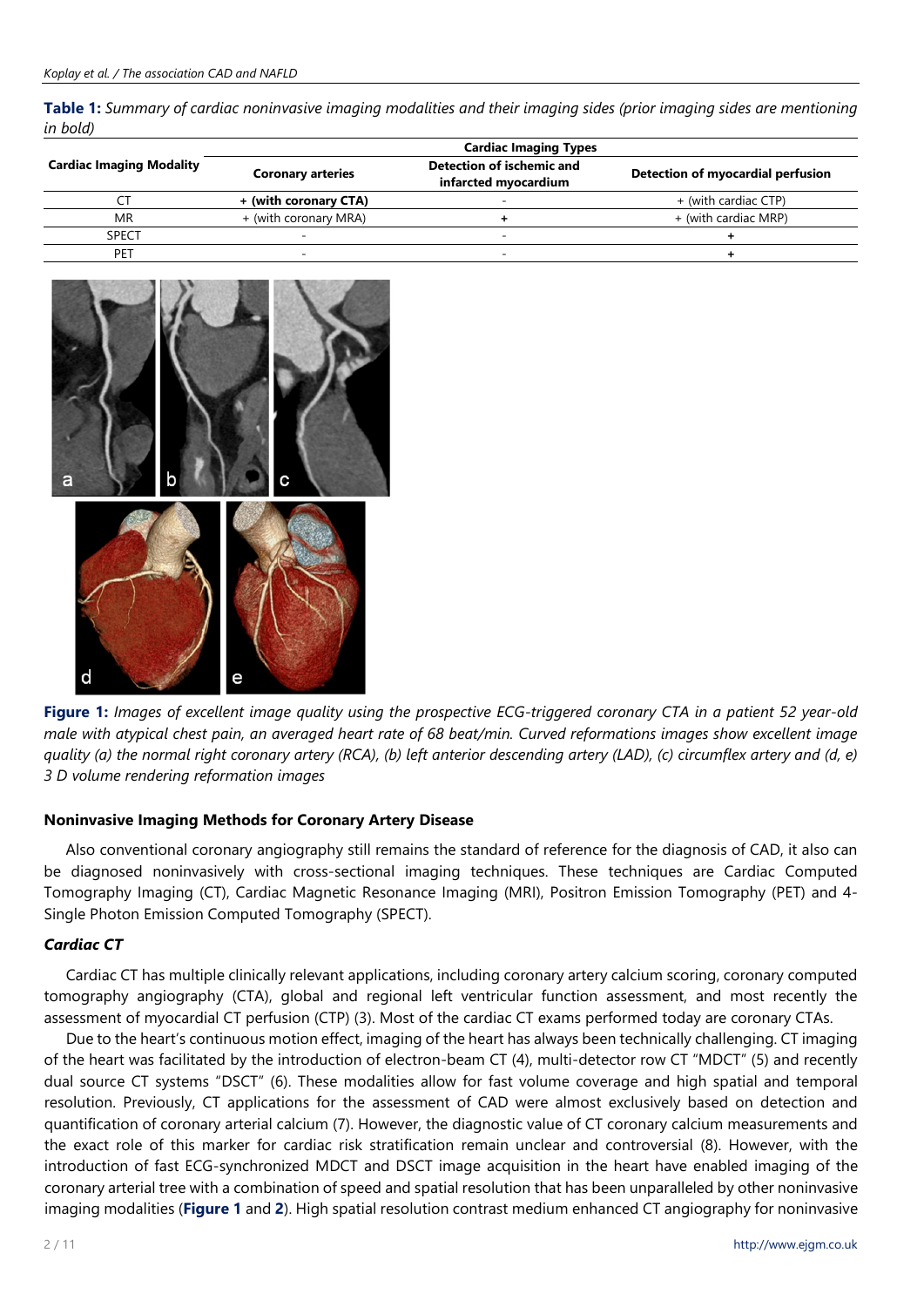

Figure 2: Images obtained using the retrospective ECG-triggered coronary CTA in a patient 56 year-old male with atypical chest pain, an averaged heart rate of 92 beat/min. In multiplanar reconstruction (a, b) and 3D volume rendered (c) images shows soft and calcified plaques which causes severe luminal stenosis and occlusion in the right coronary artery (a) and in *left anterior descending artery (b) in a patient with grade 3 hepatosteatos*

interrogation of the coronary arterial tree is enabling detection and grading of coronary artery stenosis (9). An inherent advantage of CT for imaging of the coronary arteries is the cross-sectional nature of this technology, whereas conventional angiography displays only the vessel lumen and degree of luminal narrowing in cast like manner (10). Contrast enhanced CT delineate calcified and non-calcified lesions within the coronary artery wall that may or may not cause luminal stenosis (11).

A major limitation of coronary CTA is not knowing the physiological significance of the stenosis. Stress myocardial CTP is a novel examination that provides both anatomic and physiological information. It has been illustrated that combined CTA/CTP protocol improves diagnostic accuracy to detect hemodynamic significant stenosis when compared with CTA alone (12,13); this combined protocol can also be accomplished at a radiation dose comparable to nuclear myocardial perfusion imaging exams (13).

# *Cardiac MRI*

Diagnostic imaging has played an important role in the proper assessment and management of CAD. Developments in rapid MRI technology and its application to cardiac imaging have shown that MRI has great potential for the evaluation of CAD and cardiac diseases in general. During the past decade with improvements in gradient hardware technology, including the ability of MRI systems to manipulate and process raw data more rapidly have brought the vision of a complete cardiac examination that could be performed in a relatively short time. A single examination that provides information on *1- myocardial wall motion abnormalities, 2- infracted myocardial tissue, 3- regional perfusion reserve and 4- coronary arteries* can be envisioned on the basis of MRI with tagging and dobutamine stress testing, late gadolinium enhanced (LGE) measurement of regional perfusion (cardiac MR perfusion) and advances in MR coronary angiography (coronary MRA), respectively (14).

According to *2010 Expert Consensus Document on Cardiovascular Magnetic Resonance (ACCF/ACR/AHA/NASCI/SCMR)* the potential indications for the use of cardiovascular MRI is recommended as follow for CAD (15);

Coronary MRA may be used for identifying coronary artery anomalies and aneurysms and for determining coronary artery patency. In specialized centres, coronary MRA may be uniquely useful in identifying patients with multivessel CAD without exposure to ionizing radiation or iodinated contrast medium.

The combination of cardiac MR stress perfusion, function and LGE allows the use of MRI as a primer form of testing for; identifying patients with ischemic heart disease when there are resting ECG abnormalities or an inability to exercise, defining patients with large vessel CAD and its distribution who are candidates or interventional procedures or determining patients who are appropriate candidates for interventional procedures.

- LGE-MRI may be used for identifying the extent and location of myocardial necrosis in individuals suspected of having or possesing chronic or acute ischemic heart disease.

# *PET and SPECT*

Stress myocardial perfusion imaging (MPI) may help in the noninvasive assessment of CAD such that only patients likely to benefit from revascularization can be referred for invasive coronary angiography. Two mature nuclear imaging techniques are available for stress MPI; SPECT and PET (16).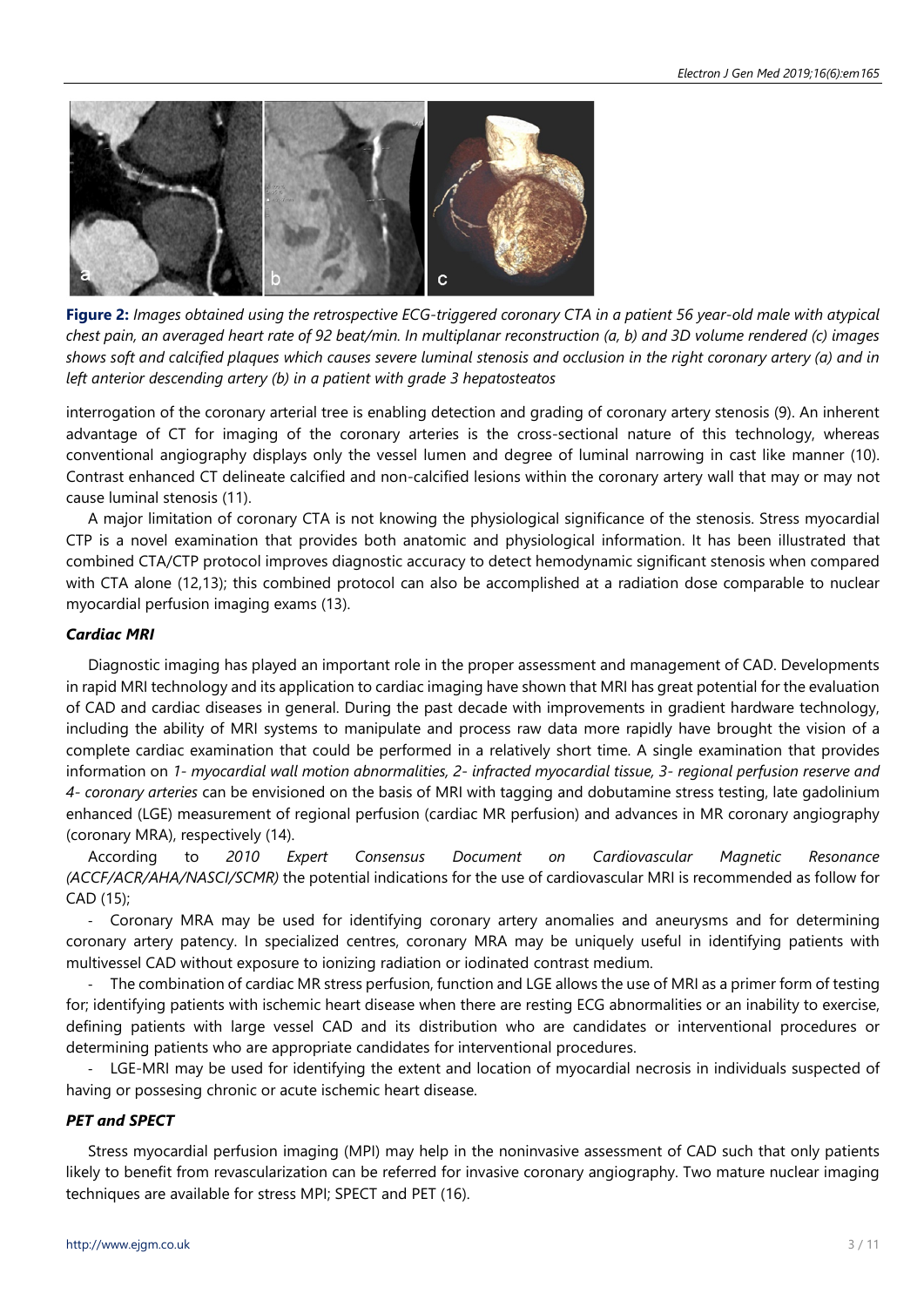Technological advances have improved both techniques since their introduction. Electrocardiographic gating provides myocardial function data to be integrated with perfusion data, increasing the specificity of noninvasive assessment, and can be performed with both PET (17) and SPECT (18). Attenuation correction also improves specificity and although it has been used successfully with SPECT, attenuation correction is universally applied during PET image processing (19). Recent advances in data acquisition and processing may also lead to improve image quality and possibly diagnostic accuracy with both techniques.

PET MPI has several theoretical advantages compared with SPECT MPI. PET cameras do not require physical collimation, resulting in better detector efficiency (count sensitivity) and improved spatial resolution. The short half-life of PET radiotracers results in higher signal-to-noise ratios and consequently better image quality compared with SPECT (19). PET MPI may also have an advantage with respect to radiation exposure. In literature exposures of up to 22 millisieverts (mSv) for standard doses of TI-201 and 6.6 to 7.1 mSv for single dose of Tc-99m were measures with the two most commonly used SPECT radiotracers (20).

Now we are going to highlight what is NAFLD and about its imaging techniques.

#### **Nonalcoholic Fatty Liver Disease (NAFLD)**

Fatty liver is a term used for a wide spectrum of conditions characterized histologically by triglyceride (TG) accumulation within the cytoplasm of hepatocytes. The prevalence of fatty liver in the general population is about 15%, but it is higher among those who consume large quantities (>60g/day) of alcohol (45%), those with hyperlipidaemia (50%) or obesity (body mass index "BMI" >30kg/m<sup>2</sup>) (75%), and those with both obesity and high alcohol consumption (95%) (20). The two most common conditions associated with fatty liver are alcoholic liver disease and nonalcoholic fatty liver disease (NAFLD). Alcoholic liver disease is caused by excess alcohol consumption, although the NAFLD is related to abdominal obesity, type 2 diabetes, insulin resistance, hypertension and dyslipidaemia (the typical components of the metabolic syndrome "MetS"). There is a strong association between NAFLD and diabetes risk. In addition, increasing epidemiological evidence suggests that there is a bidirectional relationship between NAFLD and type 2 diabetes and that NAFLD may precede and/or promote the development of type 2 diabetes. An individual's risk of developing diabetes is increased approximately 5-fold if they have NAFLD. The association between NAFLD and type 2 diabetes could be explained by the insulin resistance, dyslipidaemia and hepatic triglyceride (TG) accumulation in NAFLD and defective Bcell in type 2 diabetes mellitus. NAFLD and type 2 diabetes share multiple cardiometabolic risk factors and pathophysiological (proinflammatory and profibrotic) pathways (21). Other relatively common conditions related with fat accumulation in the liver include viral hepatitis (hepatitis B and C) and the use or overuse of certain drugs (steroids, chemotherapeutic agents, amiodarone, valproic acid). Uncommon associated conditions include dietary and nutritional abnormalities (total parenteral nutrition, rapid weight loss, starvation, surgery) and congenital disorders (metabolic disorders, storage disorders, cystic fibrosis, dysmorphic syndromes associated with obesity) (22).

These conditions all cause a TG accumulation (steatosis) within hepatocytes by altering the hepatocellular lipid metabolism, in particular, by causing defects in free fatty acid metabolic pathways (23). In many conditions associated with fatty liver, steatosis may progress to steatohepatitis "in NAFLD we called this condition nonalcoholic steatohepatitis (NASH)" (with inflammation, cell injury, or fibrosis accompanying steatosis) and the cirrhosis (24). However, because progression to steatohepatitis is uncommon, a "two-hit" model has been proposed. The "first-hit" is the cytoplasmic deposition of TG in hepatocytes, which may take the hepatocytes more vulnerable to a "second-hit" but which, in the absence of the second-hit, doesn't lead to progressive disease. The second-hit has not yet been identified but is thought to represent a constellation of superimposed cellular events that promote inflammation and cell injury and incite progression to fibrosis and cirrhosis (23).

#### **Noninvasive Imaging Methods for Nonalcoholic Fatty Liver Disease**

The diagnostic reference standard for the assessment of fatty liver is liver biopsy and histologic analysis. It also can be diagnosed noninvasively with cross-sectional imaging techniques. These techniques are Ultrasonography (USG), Computerised Tomography (CT) and Magnetic Resonance Imaging (MRI).

#### *USG*

USG is the simplest imaging method for the detection of fatty liver. The examination usually is performed by using a low-frequency (2-5MHz) convex transducer; however, the choice of transducer depends on the patient's body habitus. The echogenicity of the normal liver equals or minimally exceeds that of the renal cortex or spleen. Intrahepatic vessels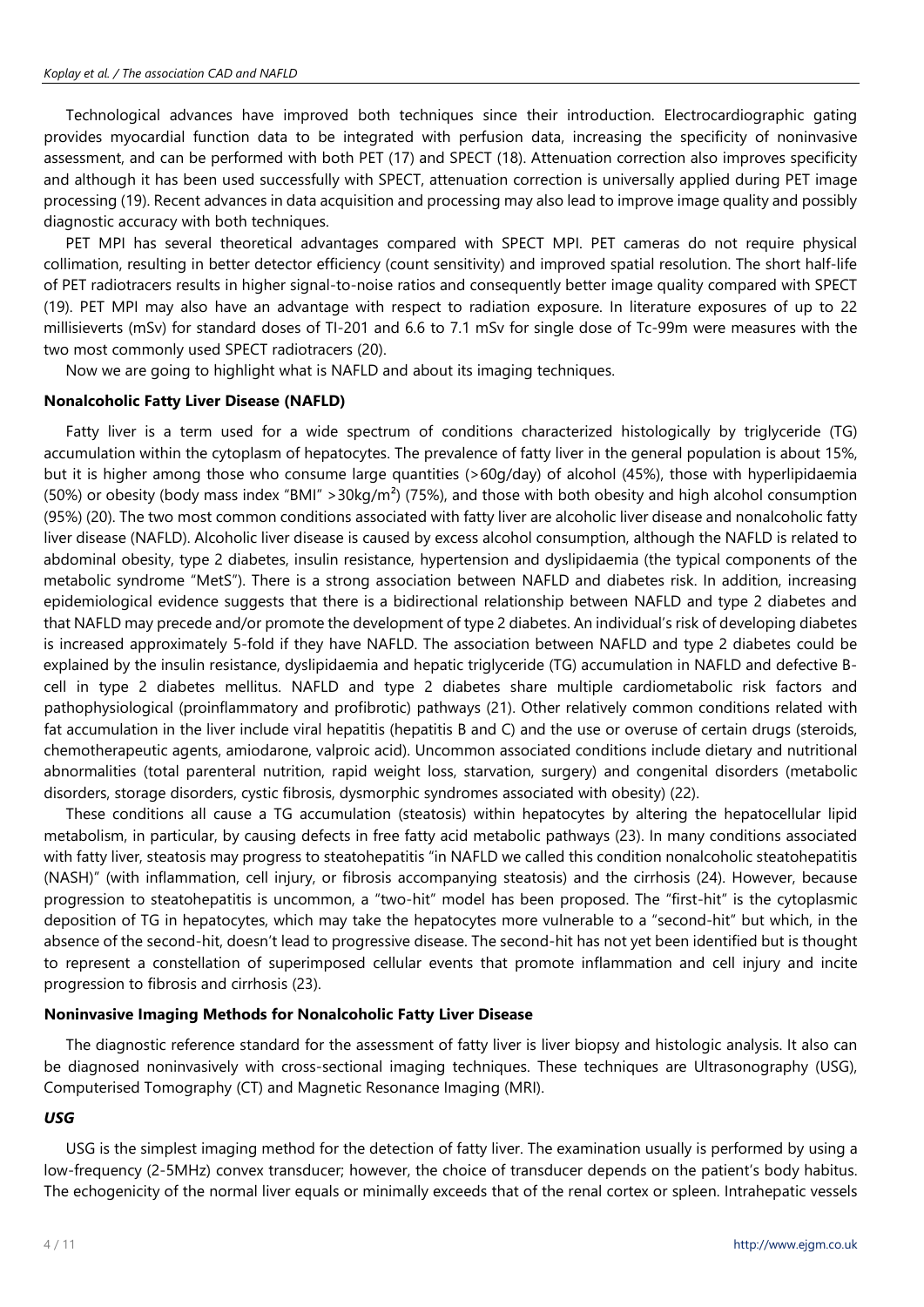

Figure 3: Ultrasonographic images show the hepatosteatos grades. a) grade 1: mild fatty liver, b) grade 2: moderate fatty *liver, c) grade 3: severe fatty liver*

and diaphragm are sharply demarcated, and posterior aspects of the liver are well depicted. Fatty liver results in increased echogenicity (brightness) of the liver parenchyma in comparison with renal cortex and spleen. This occurs because of the increasing interfaces created in the liver by lipid accumulation, leading to more echoes returning to the transducer, thus making the liver appear bright (25).

The quality of the USG examination is highly operator dependent, and the diagnosis and characterization of fatty liver disease at USG are based mainly on a subjective assessment of liver echogenicity (**Figure 3**). Several methods have been proposed for the quantitative grading of fatty liver at USG as follow: mild, characterized by mildly increased liver echogenicity and clear depiction of hepatic and portal vein walls; moderate, with increased liver echogenicity obscuring the hepatic and portal vein walls; severe, with increased liver echogenicity and significant posterior shadowing that impairs evaluation of the deep liver parenchyma and diaphragm (25,26).

The hepatorenal sonographic index (HRI) is a sensitive noninvasive method for steatosis quantification. It can quantify the steatosis that is more reliable than subjective assessment alone. This technique with software support compares the brightness of the liver parenchyma with brightness of renal parenchyma, and after their division, you got a HRI coefficient. In a normal liver, HRI is in the range from 1.00 to 1.04. Liver steatosis was classified according to HRI values as mild (HRI  $= 1.05 - 1.24$ ), moderate (HRI = 1.25 – 1.64) or severe (HRI  $\geq 1.65$ ) (18,19). It can diagnose small amounts of liver fat that would be missed by conventional sonography. It is reproducible and operator independent and can serve as an efficient tool to follow patients with steatosis (27).

USG based qualitative assessment of steatosis has been reported to lack of intraobserver reproducibility and interobserver reliability (25). An altered renal parenchymal renal parenchymal echotexture associated with renal parenchymal disorders may affect USG evaluations of the liver. Moreover, the presence of hepatic fibrosis in some patients makes the linear correlation between fatty infiltration and liver echogenicity unreliable (28).

#### *CT*

Unenhanced CT is considered the best CT method for estimation of liver fat, because it involves simple measurement of liver attenuation in Hounsfield units (HU). The measurement of attenuation at unenhanced CT is based on the physical characteristic of X-ray penetration from the tissue. Hepatic attenuation values are inversely correlated with the amount of liver fat; therefore, they decrease proportionately with increasing liver fat content (29). Contrast-enhanced CT, on the other hand, is not the most reliable method for detecting the hepatic fat content, because the attenuation characteristics depend on various factors related to the contrast material. Contrast medium-related factors such as iodine concentration, colume and rate of injection, and scanning delays influence the hepatic attenuation to varying degrees and may mask subtle differences in attenuation caused by changes in fat content. Qualitative assessment of hepatic attenuation performed at contrast-enhanced CT by using splenic attenuation as a control may produce misleading results because the spleen enhances to a greater degree than the liver, even with the commonly used portal venous phase examinations (30).

For qualitative estimation of liver fat in CT, comparing the attenuation of liver with that of spleen is performed. The spleen serves as a good internal control for comparison with the liver because splenic attenuation is unaffected by various diffuse pathologic processes and because the spleen is located in the same cross section as the liver (31). At unenhanced CT, a normal liver has higher attenuation than a normal spleen. When the liver has lower attenuation than the spleen at unenhanced CT, a diagnosis of hepatic steatosis may be considered (**Figure 4**). For qualitative grading following subjective five-point grading system has been proposed for describing the degree of hepatic steatosis on the basis of hepatic attenuation and visualization of the hepatic vessels (hepatic and portal veins): in grade 1, hepatic vessels show lower attenuation than hepatic parenchyma out to the peripheral third of liver; in grade 2, hepatic vessels show lower attenuation than hepatic parenchyma out to the middle third of liver; in grade 3, hepatic vessels show lower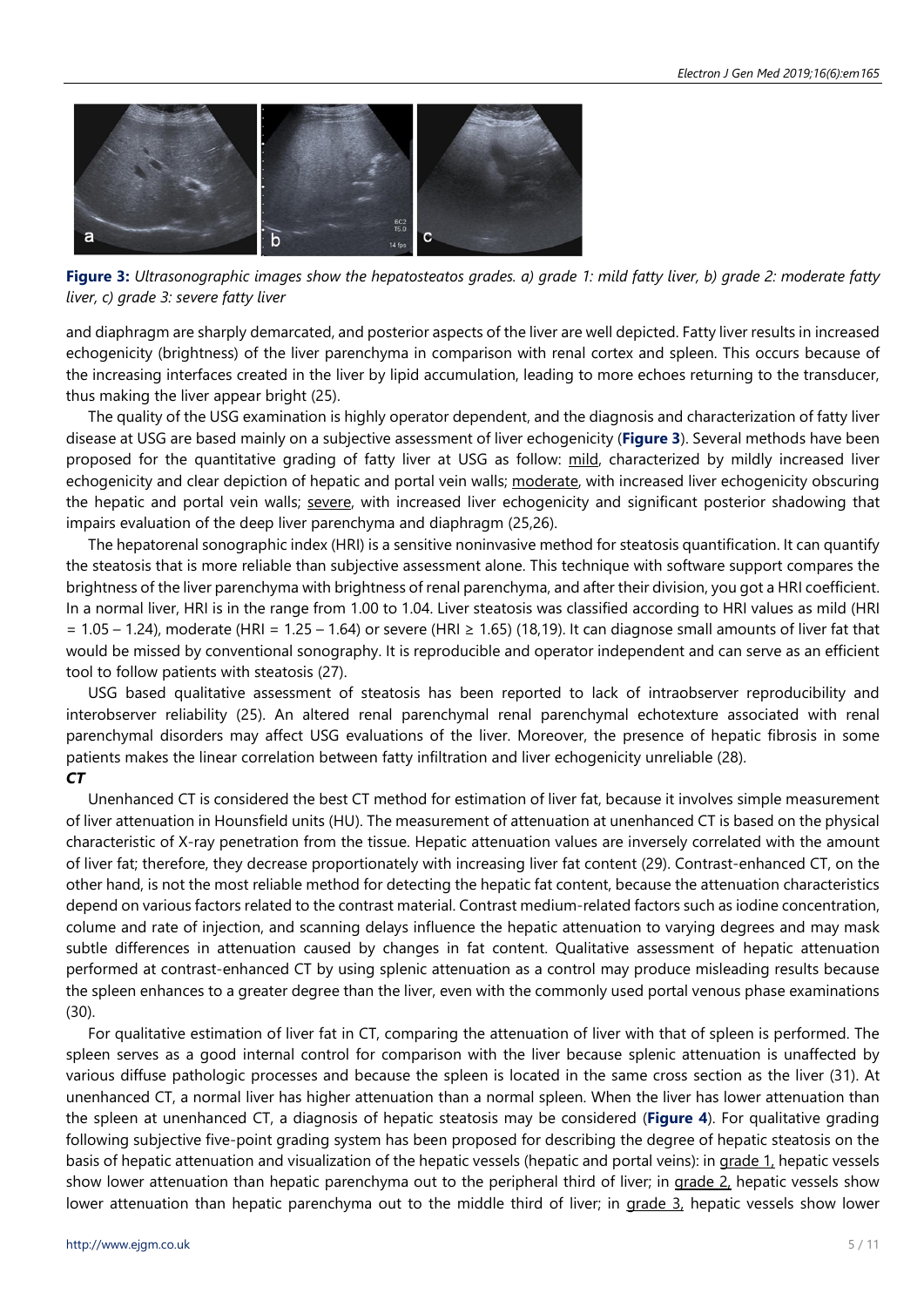

Figure 4: CT evaluation of fatty liver using a liver-to spleen attenuation difference with unenhanced CT. Axial image shows diffuse fatty infiltration of liver with attenuation much lower than the spleen on visual analysis .Regions-of-interest (white circles-ROI) shows mean hepatic attenuation (23 HU) and splenic attenuation (52 HU) with -29 HU a liver-to spleen *attenuation difference, pointing moderate-to-severe hepatosteatosis*

attenuation than hepatic parenchyma in the central third of liver; in grade  $4<sub>i</sub>$  hepatic vessels show the same attenuation as that of hepatic parenchyma; in grade 5, hepatic vessels show higher attenuation than that of hepatic parenchyma. Grade 5 has been associated with a CT finding of 30%of greater macrovesicular steatosis (32).

For quantitative estimation of liver fat in CT, available methods are hepatic attenuation measurement, calculation of the hepatic attenuation index and measurement of the hepatic attenuation difference at dual-energy CT. *Hepatic attenuation measurement;* In unenhanced CT, the attenuation values measured in the normal liver is ranging from 50 to 65 HU and typically higher than those measured in the spleen. This is because of presence of glycogen in the liver. Fatty infiltration is diagnosed when the hepatic attenuation is less than 48HU. When calculating liver attenuation, more accurate values can be obtained by making the region of interest (ROI) as larger as possible (at least  $1 \text{cm}^2$ ) and avoiding the inclusion of any large vessels or biliary structures (33). *Calculation of the hepatic attenuation index;* The hepatic attenuation index, which is an objective measure of fatty liver disease, is commonly obtained by calculating the ratio of hepatic attenuation to splenic attenuation (33). *Measurement of the hepatic attenuation difference at dual-energy CT;* Dual-energy CT, which involves scanning with two different tube potentials (typically, 140 and 80 kVp), may be used to evaluate focal and diffuse fatty liver by measuring change in hepatic attenuation between images acquired at the lower and higher energy levels. The attenuation of fatty liver changes more markedly with the change in tube potential than does that of normal liver. An increase in fatty content leads to a decrease in HU at low energy; as the energy level increases, the fat attenuation increases (34). Raptopoulos et al. (34) found that an attenuation change by more than 10HU with a tube potential change from 140 and 80kVp was indicative of fatty infiltration of more than 25%. *MRI*

Chemical shift gradient-echo (GRE) imaging with in-phase and out-of-phase acquisitions is the most commonly used MRI technique for evaluation of fatty liver. The signal intensity (SI) of the normal liver parenchyma is similar on in-phase and out-of-phase images. Fatty liver may be present if there is a SI loss on out-of-phase images in comparison with inphase images, and the amount of hepatic fat present can be quantified by assessing the degree of SI loss (35). Fat deposition also can be diagnosed by observing the SI loss of liver on MR images after the application of chemical fat saturation sequences, but this method is less sensitive than is chemical shift GRE imaging for the detection of fatty liver (22).

MR spectroscopy (MRS) is one of the most accurate methods for noninvasive assessment of fatty liver. Localized or single-voxel MRS provides information about chemical composition in a normal organ and chemical changes in the progression of disease. The values obtained with MRS show good correlation with the results of liver biopsy, and has been promoted as an optimal method for estimating the hepatic TG content (36). The advantages offered by MRS for fat quantification are its ability to determine the absolute liver fat concentration and its high sensitivity for detecting small amounts of hepatic TG and subtle changes in hepatic TG content during treatment. The disadvantages of MRS are being complex of analysing methods and because of the variability in results. The results also may vary because of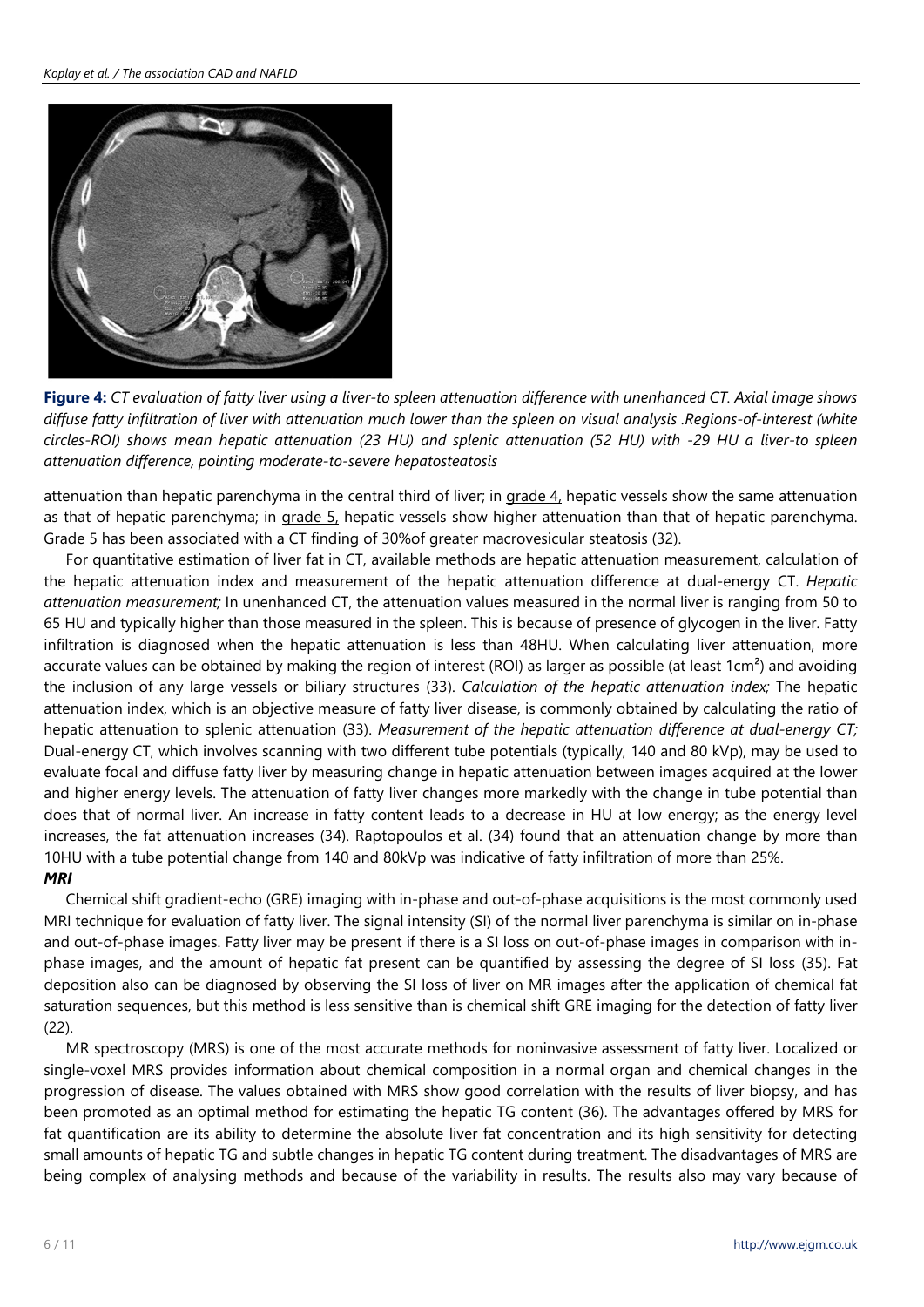Table 2: Reported sensitivities and specificities for each noninvasive imaging methods for detection of fatty liver deposition *(24,28,31)*

| <b>Noninvasive Imaging Method</b> | <b>Sensitivity</b> | Specificity |
|-----------------------------------|--------------------|-------------|
| USG                               | 60%-100%           | 77%-95%     |
| CT (unenhanced)                   | 43%-95%            | 90%         |
| MRI (chemical shift GRE)          | 81%                | 100%        |

**Table 3:** *Possible pathophysiological bases for an association between NAFLD and accelerated atherosclerosis (32,33,34)*

| <b>Factors</b>                 | <b>Atherosclerosis</b>                                                 | <b>NAFLD</b>                                                                          |
|--------------------------------|------------------------------------------------------------------------|---------------------------------------------------------------------------------------|
| <b>Genetic predispositions</b> |                                                                        |                                                                                       |
| Atherogenic hyperlipidaemia    | Associated with high LDL, VLDL and low HDL                             | Prevalence of NAFLD most elevated in mixed hyperlipidaemia<br>with increased ALT      |
| Arterial hypertension          | Associated and partially reversible with a decrease<br>in hypertension | Patients with hypertension have a higher prevalence of NAFLD                          |
| Hyperhomocysteinaemia          | Associated                                                             | Evidence from animal and human studies, including Hepatitis C<br>virus steatosis      |
| Type2 Diabetes mellitus (DM)   | Strongly associated                                                    | Very common in T2DM and a risk factor for the development<br>and progression of NAFLD |
| Abdominal obesity              | Strongly associated                                                    | Associated with abdominal obesity and predictor of liver<br>fibrosis                  |
| Systemic inflammation          | Associated with CRP and other acute-phase<br>proteins                  | Major determinant for the development of NAFLD                                        |
| MetS and Insulin resistance    | Strongly associated                                                    | Very common in MetS and a risk factor for the development<br>and progression of NAFLD |
| Male gender                    | Men<60 are twice as likely to be affected<br>compared with women       | Female gender protected                                                               |
| Environmental                  |                                                                        |                                                                                       |
| High fat diet                  | Strong association with lifestyle                                      | Reported in NAFLD and impared postprandial lipid metabolism                           |
| Cigarette smoking              | Strongly associated and reversible by quiting                          | Preliminary evidence                                                                  |
| Low antioxidants               | Findings not conclusive                                                | Findings nor conclusive                                                               |
| Sedentariness                  | Independent association                                                | Associated with NAFLD; exercise is recommended as a<br>treatment                      |

differences in MR systems and acquisition parameters and because fat quantification is performed in a small volume of liver tissue (37).

Review table for reported sensitivities and specificities for each noninvasive imaging modality for detection of fatty liver deposition (**Table 2**).

#### **The Association between CAD and NAFLD**

The importance of NAFLD and its relation with the MetS is increasingly recognized, and this has stimulated an interest in the possible role of NAFLD in the development of CAD (**Table 3**). In addition, we provided illustrative material possible mechanism of association between CAD and NAFLD (**Figure 5**). Indeed, the possible impact of NAFLD on CAD risk deserves particular attention in view of the implications for screening/surveillance strategies in the growing number of patients with NAFLD. Given the strong correlation between NAFLD and MetS risk factors (abdominal obesity, type 2 diabetes, insulin resistance, hypertension and dyslipidaemia), patients with NAFLD would be expected to have an increased risk of CAD. It is also possible to speculate that NAFLD itself might confer an excess of CAD risk over and above what would be expected due to the increased prevalence of the underlying MetS risk factors (42).

In recent studies, markers of subclinical atherosclerosis such as increased carotid artery intima-media thickness (IMT) and circulatory endothelial dysfunction, are demonstrated in NAFLD patients (43,44). As in another study, it was hypothesized that fatty liver is a risk factor of early onset of atherosclerosis and that atherosclerosis begins in childhood and progresses through adulthood to form the lesions that cause symptomatic CAD. In one study, autopsy findings from 817 children (aged 2-19 years) who died of external causes (accident, homicide, suicide), were analysed (45). Atherosclerosis was two-fold more frequent in children with fatty liver then in those without fatty liver. It is noted that fatty liver might not only be marker but also an early indicator of atherosclerosis (46). It is also reported that the prevalence of NAFLD was significantly higher in patients with CAD compared with that found in the general population. Increased arterial stiffness is an established cardiovascular risk marker in several clinical settings and had been proposed to reflect the cumulative burden of cardiovascular risk factors on the vascular wall. Recent studies have reported strong associations between increased aortic stiffness and NAFLD, particularly at its more advanced stages (47).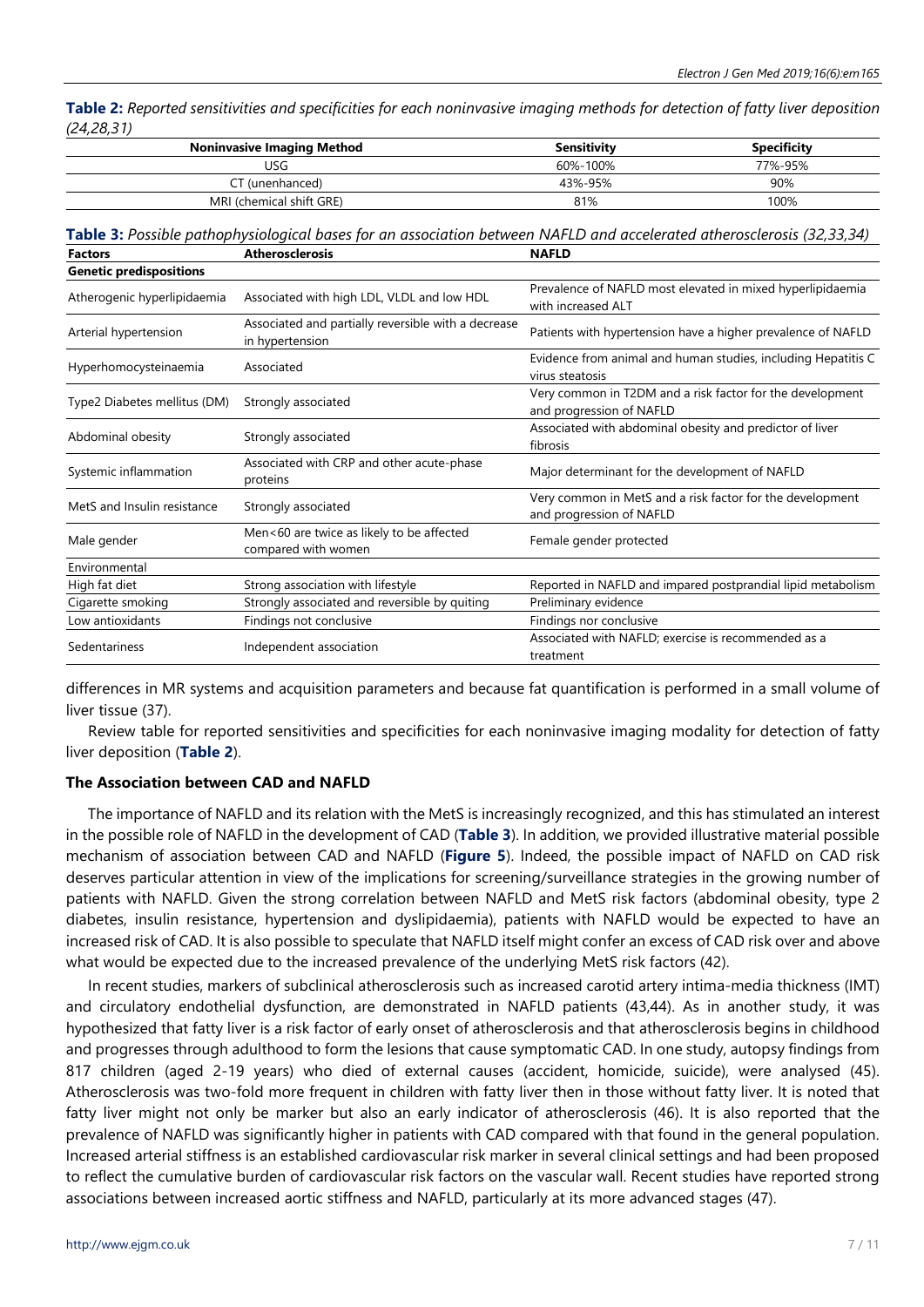

**Figure 5:** *Image shows illustrative material possible mechanism of association between CAD and NAFLD*

As a result, growing number of recent studies suggested that, NAFLD is associated with higher overall mortality and increased risk of future CVD events independent of classical risk factors and other prognostic factors. All these findings raise the possibility that NAFLD and atherosclerosis share common molecular mediators, and that NAFLD is not merely a marker but also an early mediator for atherosclerosis. So, it is important to evaluate the global CVD risk among patients diagnosed with NAFLD. These patients should be aggressively treated not only for their liver disease but also for underlying CVD risk factors, because many patients with NAFLD will have major CVD events and death prior to the development of liver disease.

# **CONCLUSION**

Because CAD is the number cause of death globally, understanding CAD and preventing CAD are the main issue of global health system. The growing body of evidence suggesting that NAFLD and atherosclerosis share common molecular mediators and NAFLD is early mediator for atherosclerosis. Noninvasive imaging techniques are very important in management of these clinical conditions. Noninvasive imaging techniques are one of the key elements in the fight against CAD.

# **REFERENCES**

- 1. World Health Organization (WHO) international media center fact sheet no:317, updated january 2015.
- 2. American Heart Association. 2002 heart and stroke stastical update. Dallas, TX; American Heart Association, 2001.
- 3. Cury RC, Nieman K, Shapiro MD, Butler J, Nomura CH, Ferencik M, et al. Comprehensive assessment of myocardial perfusion defects, regional wall motion, and left ventricular function by using 64-section multidetector CT. Radiology 2008;248:466-75. <https://doi.org/10.1148/radiol.2482071478> PMid:18641250 PMCid:PMC2797649
- 4. Lipton M, Higgins CB, Boyd DP. Computed tomography of the heart; evaluation of anatomy and function. J Am Coll Cardiol 1985;5(Suppl 1):55-69. [https://doi.org/10.1016/S0735-1097\(85\)80145-5](https://doi.org/10.1016/S0735-1097(85)80145-5)
- 5. Dewey M, Zimmermann E, Deissenrieder F, Laule M, Dübel HP, Schlattmann P, et al. "Noninvasive coronary anjiography by 320-row computed tomography with lower radiation exposure and maintained diagnostic accuracy: comparison of results with cardiac catheterization in a head-to-head pilot investigation." Circulation 2009;120:867-75. <https://doi.org/10.1161/CIRCULATIONAHA.109.859280> PMid:19704093
- 6. Achenbach S, Marwan M, Ropers D, Schepis T, Pflederer T, Anders K, et al. "Coronary computed tomography angiography with a consistent dose below 1 mSv using prospective electrocardiogram triggered high-pitch spiral acquisition. Eur Heart J 2010;31:340-6. <https://doi.org/10.1093/eurheartj/ehp470> PMid:19897497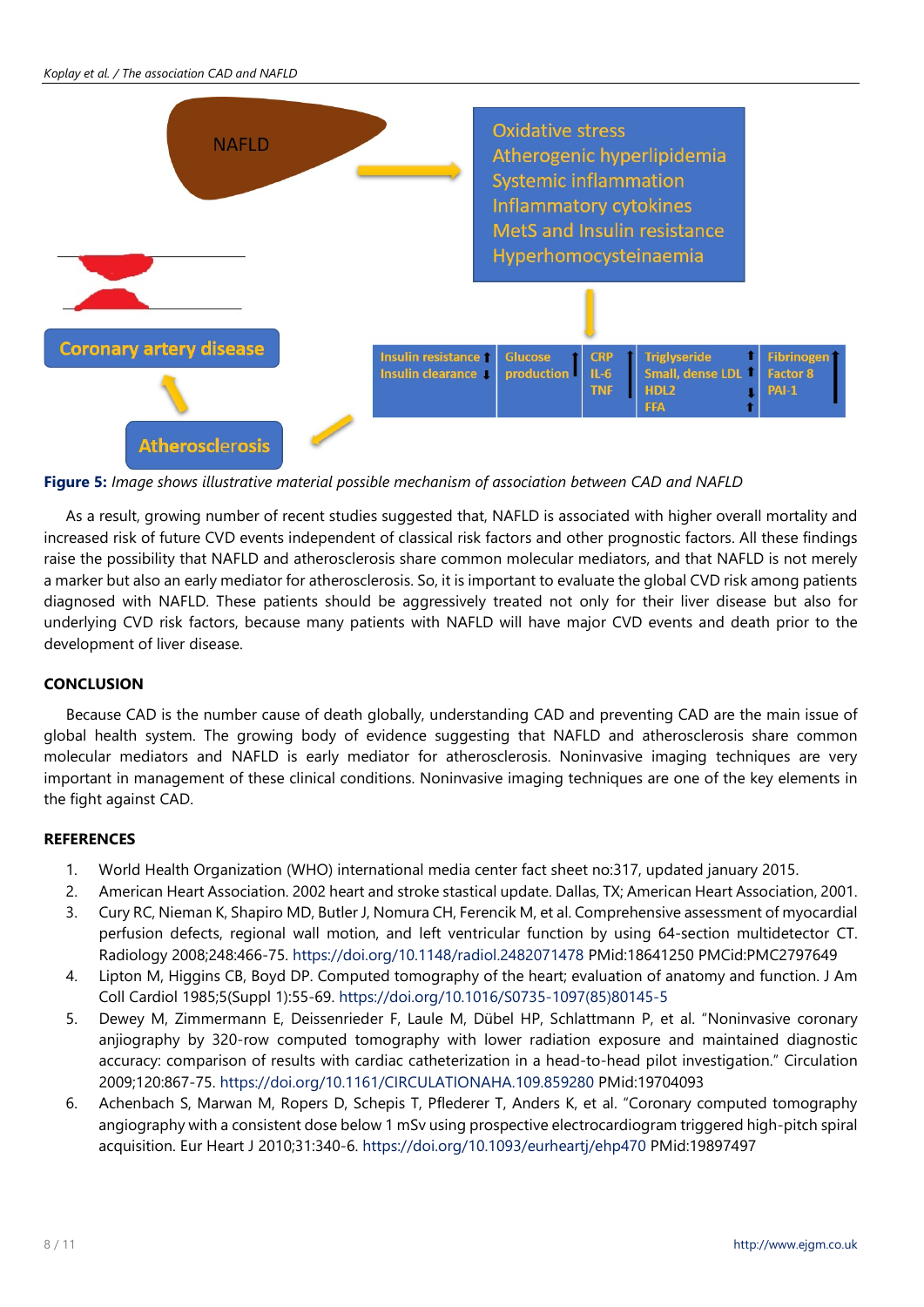- 7. Agatston AS, Janowitz WR, Hildner FJ, Zusmer NR, Viamonte M Jr, Detrano R. Quantification of coronary artery calcium using ultrafast computed tomography. J Am Coll Cardiol 1990;15:827-32. [https://doi.org/10.1016/0735-](https://doi.org/10.1016/0735-1097(90)90282-T) [1097\(90\)90282-T](https://doi.org/10.1016/0735-1097(90)90282-T)
- 8. O'Malley PG, Taylor AJ, Gibbons RV, Feurstein IM, Jones DL, Vernalis M, et al. Rationale and design of Prospective Army Coronary Calcium (PACC) study: utility of electron beam computed tomography as a screening test for risk factor modification among young, asymptomatic, active-duty United States Army personel. Am Heart J 1999;137:932-41. [https://doi.org/10.1016/S0002-8703\(99\)70419-9](https://doi.org/10.1016/S0002-8703(99)70419-9)
- 9. Nieman K, Oudkerk M, Rensing BJ, van Ooijen P, Munne A, van Geuns RJ, et al. Coronary angiography with multi-slice computed tomography. Lancet 2001;357(9256):599-603. [https://doi.org/10.1016/S0140-](https://doi.org/10.1016/S0140-6736(00)04058-7) [6736\(00\)04058-7](https://doi.org/10.1016/S0140-6736(00)04058-7)
- 10. Topol EJ, Nissen SE. Our preoccupation with coronary luminology: the dissociation between clinical and angiographic findings in ischemic heart disease. Circulation 1995;92:2333-42. <https://doi.org/10.1161/01.CIR.92.8.2333> PMid:7554219
- 11. Becker CR, Nikolaou K, Muders M, Babaryka G, Crispin A, Schoepf UJ, et al. Ex vivo coronary atherosclerotic plaque characterization with multi-detector-row CT. Eur Radiol 2003;13:2094-8. [https://doi.org/10.1007/s00330-](https://doi.org/10.1007/s00330-003-1889-5) [003-1889-5](https://doi.org/10.1007/s00330-003-1889-5) PMid:12692681
- 12. Rocha-Filho JA, Blankstein R, Shturman LD, Bezerra HG, Okada DR, Rogers IS, et al. Incremental value of adenosine-induced stres myocardial perfusion imaging with dual-source CT at cardiac CT angiography. Radiology 2010;254:410-9. <https://doi.org/10.1148/radiol.09091014> PMid:20093513 PMCid:PMC2809927
- 13. Techasith T, Cury RC. Stress myocardial CT perfusion. An update and future perspective. J Am Coll Cardiol Img 2011;4:905-16. <https://doi.org/10.1016/j.jcmg.2011.04.017> PMid:21835384
- 14. Reeder SB, Du YP, Lima JAC, Bluemke DA. Advanced cardiac MR imaging of ischemic heart disease. RadioGraphics 2001;21:1047-74. <https://doi.org/10.1148/radiographics.21.4.g01jl281047> PMid:11452080
- 15. Hundley GW, Bluemke DA, Finn JP, Flamm SD, Fogel MA, Friedrich MG, et al. ACCF/ACR/AHA/NASCI/SCMR 2010 expert consensus document on cardiovascular magnetic rosenance. JACC 2010;55:2614-62. <https://doi.org/10.1016/j.jacc.2009.11.011> PMid:20513610 PMCid:PMC3042771
- 16. Parker MW, Iskandar A, Limone B, Perugini A, Kim H, Jones C, et al. Diagnostic accuracy of cardiac positron emission tomography versus single photon emission computed tomography for coronary artery disease: a bivarite meta-analysis. Circ Cardiovasc Imaging 2012;5:700-7. <https://doi.org/10.1161/CIRCIMAGING.112.978270> PMid:23051888
- 17. Dilsizian V, Bacharach SL, Beanlands R, Bergmann SR, Delbeke D, Gropler RJ, et al. ASNC imaging guidelines for nuclear cardiology procedures: PET myocardial perfusion and metabolism clinical imaging. J Nucl Cardiol 2009;16:651-81. <https://doi.org/10.1007/s12350-009-9094-9>
- 18. Holly TA, Abbott BG, Al-Mallah M, Calnon DA, Cohen MC, DiFilippo FP, et al. American Society of Nuclear Cardiology imaging guidelines for nuclear cardiology procedures. Single photon-emission computed tomography. J Nucl Cardiol 2010;17:941-73. <https://doi.org/10.1007/s12350-010-9246-y> PMid:20552312
- 19. Beanlands RS, Youssef G. Diagnosis and prognosis of coronary artery disease: PET is superior to SPECT: Pro. J Nucl Cardiol 2010;17:683-95. <https://doi.org/10.1007/s12350-010-9253-z> PMid:20589487
- 20. Shen L, Fan JG, Shao Y, Zeng MD, Wang JR, Luo GH, et al. Prevalence of non-alcoholic fatty liver among administrative officers in Shanghai: an epidemiological survey. World J Gastroenterol 2003;9:1106-10. <https://doi.org/10.3748/wjg.v9.i5.1106> PMid:12717867 PMCid:PMC4611383
- 21. Hazlehurst JM, Woods C, Marjot T, Cobbold JF, Tomlinson JW. Non-alcoholic fatty liver disease and diabetes. Metabolism. 2016;65:1096-108. <https://doi.org/10.1016/j.metabol.2016.01.001> PMid:26856933 PMCid:PMC4943559
- 22. Hamer OW, Aguirre DA, Casola G, Lavine JE, Woenckhaus M, Sirlin CB. Fatty liver: Imaging patterns and pitfalls. RadioGraphics 2006;26:1637-53. <https://doi.org/10.1148/rg.266065004> PMid:17102041
- 23. Angulo P. Nonalcoholic fatty liver disease. N Engl J Med 2002;346:1221-31. <https://doi.org/10.1056/NEJMra011775> PMid:11961152
- 24. Lefkowitch JH. Morphology of alcoholic liver disease. Clin Liver Dis 2005;9:37-53. <https://doi.org/10.1016/j.cld.2004.11.001> PMid:15763228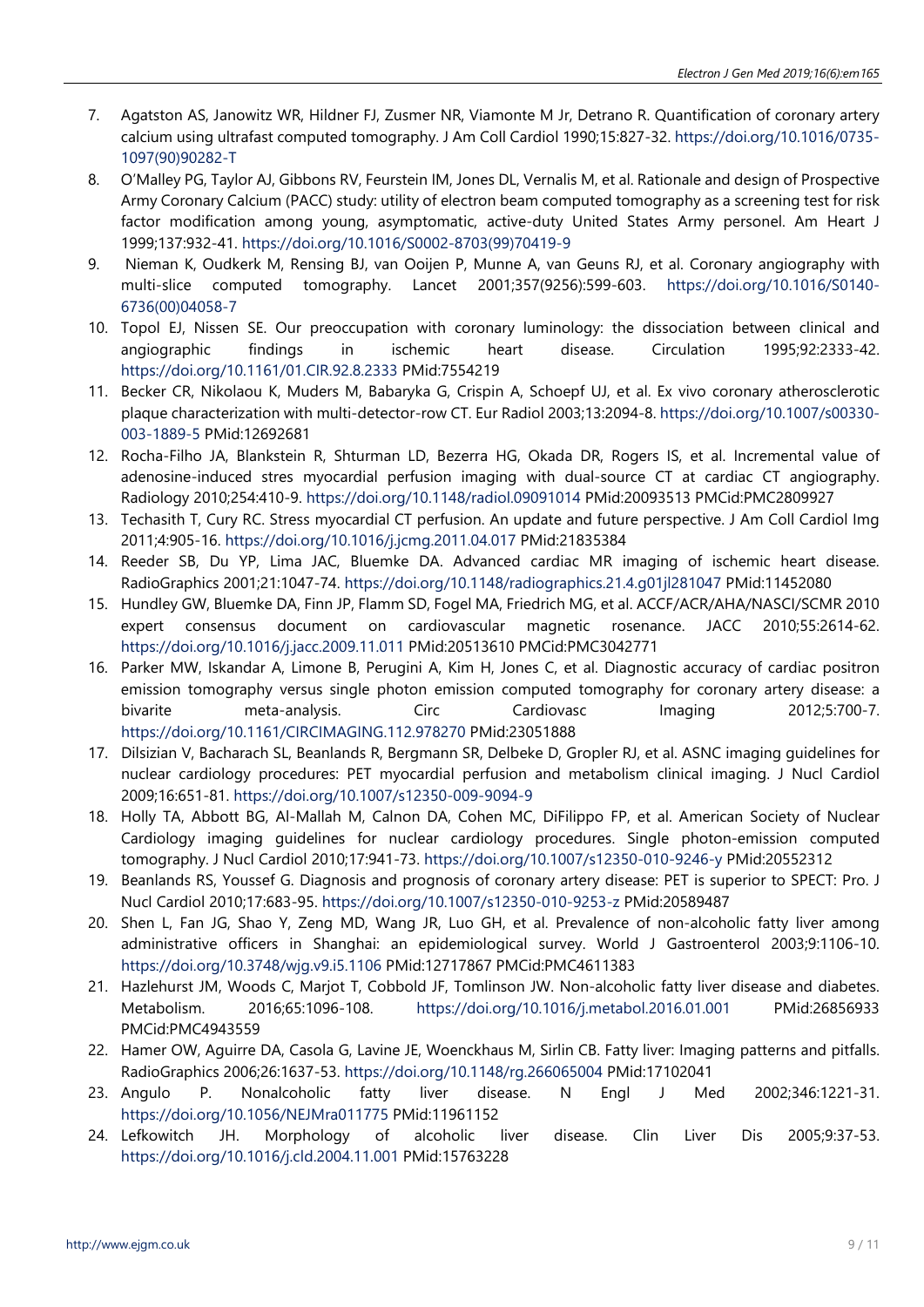- 25. Saadeh S, Younossi ZM, Remer EM, Gramlich T, Ong JP, Hurley M, Muller KD, Cooper JN, Sheridan MJ. The utility of radiological imaging in nonalcoholic fatty liver disease. Gastroenterology 2002;123(3):745-50. <https://doi.org/10.1053/gast.2002.35354> PMid:12198701
- 26. Osawa H, Mory Y. Sonographic diagnosis of fatty liver using a histogram technique that compares liver and renal cortical echo amplitudes. J Clic Ultrasound 1996;24(1):25-9. [https://doi.org/10.1002/\(SICI\)1097-](https://doi.org/10.1002/(SICI)1097-0096(199601)24:1%3C25::AID-JCU4%3E3.0.CO;2-N) [0096\(199601\)24:1<25::AID-JCU4>3.0.CO;2-N](https://doi.org/10.1002/(SICI)1097-0096(199601)24:1%3C25::AID-JCU4%3E3.0.CO;2-N)
- 27. Webb M, Yeshua H, Zelber-Sagi S, Santo E, Brazowski E, Halpern Z, Oren R. Diagnostic value of a computerized hepatorenal index for sonographic quantification of liver steatosis. AJR Am J Roentgenol. 2009;192(4):909-14. <https://doi.org/10.2214/AJR.07.4016> PMid:19304694
- 28. Mathiesen UL, Franzen LE, Aselius H, Resjö M, Jacabsson L, Foberg U, et al. Increased liver echogenicity at ultrasound examination reflects degree of steatosis but not of fibrosis in asymptomatic patients with mild/moderate abnormalities of liver transaminases. Dig Liver Dis 2002;34:516-22. [https://doi.org/10.1016/S1590-8658\(02\)80111-6](https://doi.org/10.1016/S1590-8658(02)80111-6)
- 29. Yajima Y, Narui T, Ishii M, Abe R, Ohtsuki M, Goto Y, et al. Computed tomography in the diagnosis of fatty liver: total lipid content and computed tomography number. Tohoku J Exp Med 1982;136:337-42. <https://doi.org/10.1620/tjem.136.337> PMid:7071850
- 30. Panicek DM, Giess CS, Schwartz LH. Qualitative assessment of liver for fatty infiltration on contrast-enhanced CT: is muscle a better standart of reference than spleen? J Comput Assist Tomogr 1997;21:699-705. <https://doi.org/10.1097/00004728-199709000-00004> PMid:9294555
- 31. Bydder GM, Chapman RW, Harry D, Bassan L, Sherlock S, Kreel L. Computed tomography attenuation values in fatty liver. J Comput Tomog 1981;5(1):33-5. [https://doi.org/10.1016/0149-936X\(81\)90054-0](https://doi.org/10.1016/0149-936X(81)90054-0)
- 32. Lee SW, Park SH, Kim KW, Choi EK, Shin YM, Kim PN, et al. Unenhanced CT for assessment of macrovesicular hepatic steatosis in living liver donors: comparison of visual grading with liver attenuation index. Radiology 2007;244:479-85. <https://doi.org/10.1148/radiol.2442061177> PMid:17641368
- 33. Park SH, Kim PN, Kim KW, Lee SW, Yoon SE, Park SW, et al. Macrovesicular hepatic steatosis in liver donors: use of CT for quantitative and qualitative assessment. Radiology 2006;239:105-12. <https://doi.org/10.1148/radiol.2391050361> PMid:16484355
- 34. Raptopoulos V, Karellas A, Bernstein J, Reale FR, Constantinou C, Zawacki JK. Value of dual-energy CT in differentiating focal fatty infiltration of the liver from low-density masses. AJR Am J Roentgenol 1991;157:721-5. <https://doi.org/10.2214/ajr.157.4.1892025> PMid:1892025
- 35. Venkataraman S, Braga L, Semelka RC. Imaging the fatty liver. Magn Reson Imaging Clin N Am 2002;10:93-103. [https://doi.org/10.1016/S1064-9689\(03\)00051-5](https://doi.org/10.1016/S1064-9689(03)00051-5)
- 36. Szczepaniak LS, Nurenberg P, Leonard D, Browning JD, Reingold JS, Grundy S, et al. Magnetic resonance spectroscopy to measure hepatic triglyceride content: prevalence of hepatic steatosis in the general population. Am J Physiol Endocrinol Metab 2005;288:E462-8. <https://doi.org/10.1152/ajpendo.00064.2004> PMid:15339742
- 37. Ma X, Holalkere NS, Kambadakore A, Kenudson MM, Hahn PF, Sahani DV. Imaging-based quantification of hepatic fat: methods and clinical applications. RadioGraphics 2009;29:1253-80. <https://doi.org/10.1148/rg.295085186> PMid:19755595
- 38. Choji T. Evaluation of fatty liver changes and fatty degeneration in liver tumors by 1H-MRS. Nippon Igaku Hoghasen Gokkai Zasshi 1993;53:1408-14.
- 39. Loria P, Lonardo A, Targher G. Is liver fat detrimental to vessels?: intersections in the pathogenesis of NAFLD and atherosclerosis. Clincal Science 2008;115:1-12. <https://doi.org/10.1042/CS20070311> PMid:19016656
- 40. Grundy SM, Brewer Jr. HB, Cleeman JI, Smith Jr. SC, Lenfant C. Definition of metabolic syndrome: Report of the National Heart, Lung and Blood Institute/American Heart Association conference on scientific issues related to definition. Circulation 2004;109:433-8. <https://doi.org/10.1161/01.CIR.0000111245.75752.C6>
- 41. Cave M, Deaciuc I, Mendez C, Song Z, Joshi-Barve S, Barve S, et al. Nonalcoholic fatty liver disease: predisposing factors and the role of nutrition. J Nutr Biochem 2007;18:184-95. <https://doi.org/10.1016/j.jnutbio.2006.12.006> PMid:17296492
- 42. Targher G, Arcaro G. Non-alcoholic fatty liver disease and increased risk of cardiovascular disease. Atherosclerosis 2007;191:235-40. <https://doi.org/10.1016/j.atherosclerosis.2006.08.021> PMid:16970951